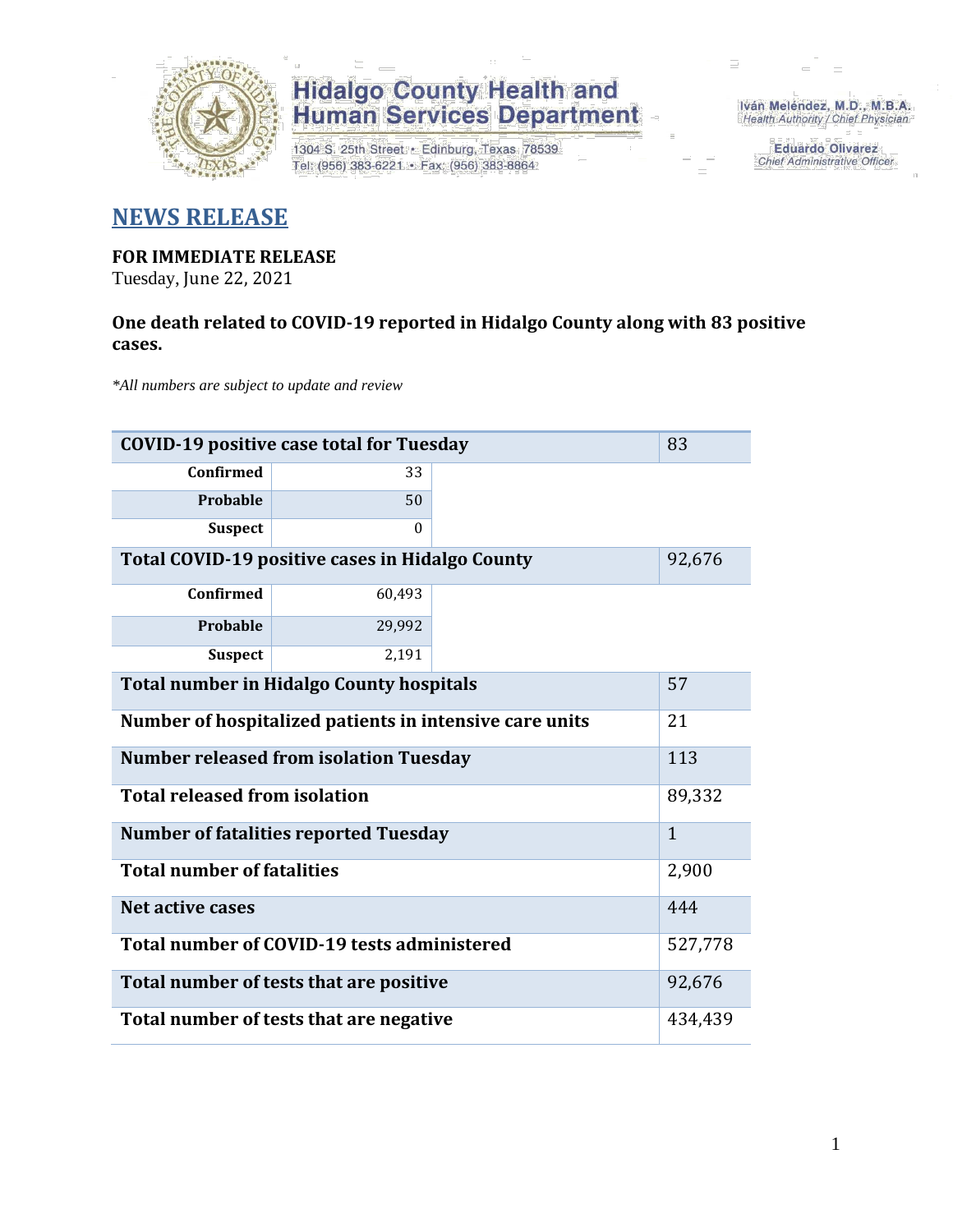

## **Hidalgo County Health and Human Services Department**

1304 S. 25th Street · Edinburg, Texas 78539 Tel: (956) 383-6221 · Fax: (956) 383-8864

Iván Meléndez, M.D., M.B.A. Health Authority / Chief Physician

> **Eduardo Olivarez Chief Administrative Officer**

*Hidalgo County uses the case status definition provided by the Texas Department of State Health Service's 2020 Epi Case Criteria Guide revised November 2020.*

- *1. Confirmed: A person who has tested positive through a molecular or PCR (oral or nasal swabs) test that looks for the presence of the virus's genetic material.*
- *2. Probable: A person who meets presumptive laboratory evidence through detection of COVID-19 by antigen test in a respiratory specimen.*
- *3. Suspect: A person who meets supported laboratory evidence through detection of specific antibodies in serum, plasma, whole body, and no prior history of being confirmed or probable case.*

*For more information of case status definition for COVID-19, please refer to:*

[https://www.dshs.state.tx.us/IDCU/investigation/epi-case-criteria-guide/2020-Epi-Case-Criteria-](https://www.dshs.state.tx.us/IDCU/investigation/epi-case-criteria-guide/2020-Epi-Case-Criteria-Guide.pdf)[Guide.pdf](https://www.dshs.state.tx.us/IDCU/investigation/epi-case-criteria-guide/2020-Epi-Case-Criteria-Guide.pdf)

The death includes:

| Age <b>b</b> |     | Gender | <b>City</b> |  |  |
|--------------|-----|--------|-------------|--|--|
|              | 50s | Male   | San Juan    |  |  |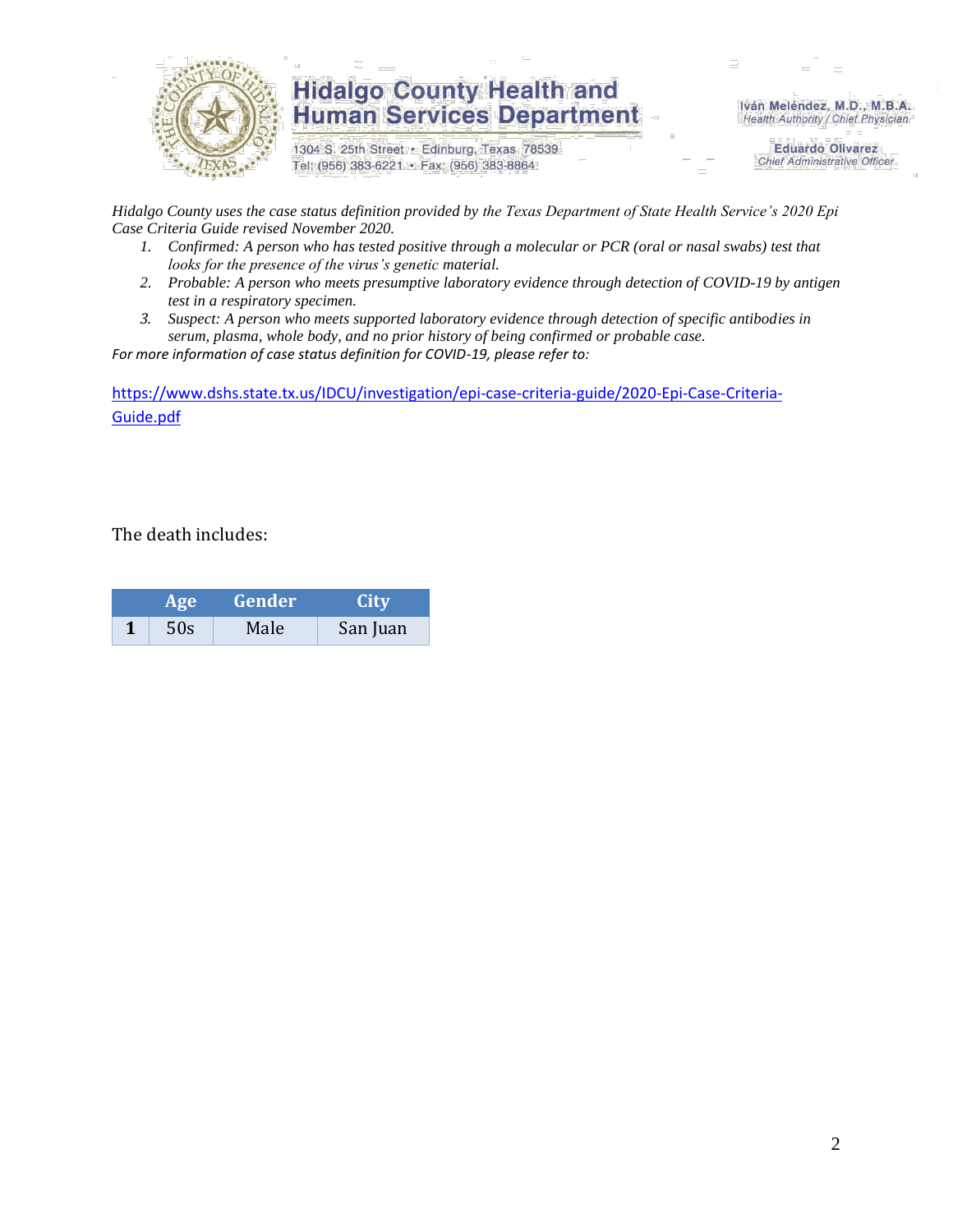

# **Hidalgo County Health and<br>Human Services Department**

1304 S. 25th Street · Edinburg, Texas 78539 Tel: (956) 383-6221 · Fax: (956) 383-8864

Iván Meléndez, M.D., M.B.A.<br>Health Authority / Chief Physician

**Eduardo Olivarez** Chief Administrative Officer

#### Tuesday, June 22, 2021 positive cases include:

|              | <b>Age Range</b> | Gender                                                                                                     | <b>City</b> |    | <b>Age Range</b> | Gender                                                                                                     | <b>City</b> |
|--------------|------------------|------------------------------------------------------------------------------------------------------------|-------------|----|------------------|------------------------------------------------------------------------------------------------------------|-------------|
| $\mathbf{1}$ | $0 - 19$         | F                                                                                                          | Alamo       | 43 | 20s              | M                                                                                                          | McAllen     |
| 2            | $0 - 19$         | F                                                                                                          | Alamo       | 44 | 20s              | M                                                                                                          | McAllen     |
| 3            | $70+$            | F                                                                                                          | Alamo       | 45 | 30 <sub>s</sub>  | M                                                                                                          | McAllen     |
| 4            | $0 - 19$         | F                                                                                                          | Alton       | 46 | 30 <sub>s</sub>  | M                                                                                                          | McAllen     |
| 5            | $0 - 19$         | $\mathsf{M}% _{T}=\mathsf{M}_{T}\!\left( a,b\right) ,\ \mathsf{M}_{T}=\mathsf{M}_{T}\!\left( a,b\right) ,$ | Alton       | 47 | $0 - 19$         | M                                                                                                          | Mercedes    |
| 6            | 20s              | F                                                                                                          | Alton       | 48 | $0 - 19$         | F                                                                                                          | Mission     |
| 7            | 20s              | M                                                                                                          | Alton       | 49 | $0 - 19$         | ${\sf M}$                                                                                                  | Mission     |
| 8            | 20s              | M                                                                                                          | Alton       | 50 | $0 - 19$         | М                                                                                                          | Mission     |
| 9            | 30s              | F                                                                                                          | Alton       | 51 | $0 - 19$         | F                                                                                                          | Mission     |
| 10           | $0 - 19$         | F                                                                                                          | Donna       | 52 | $0 - 19$         | M                                                                                                          | Mission     |
| 11           | $0 - 19$         | F                                                                                                          | Donna       | 53 | $0 - 19$         | M                                                                                                          | Mission     |
| 12           | $0 - 19$         | F                                                                                                          | Donna       | 54 | $0 - 19$         | F                                                                                                          | Mission     |
| 13           | $0 - 19$         | M                                                                                                          | Donna       | 55 | $0 - 19$         | M                                                                                                          | Mission     |
| 14           | $0 - 19$         | M                                                                                                          | Donna       | 56 | $0 - 19$         | F                                                                                                          | Mission     |
| 15           | $0 - 19$         | M                                                                                                          | Donna       | 57 | 20s              | $\mathsf F$                                                                                                | Mission     |
| 16           | $0 - 19$         | F                                                                                                          | Donna       | 58 | 20s              | M                                                                                                          | Mission     |
| 17           | 20s              | M                                                                                                          | Donna       | 59 | 20s              | M                                                                                                          | Mission     |
| 18           | $0 - 19$         | F                                                                                                          | Edinburg    | 60 | 20s              | М                                                                                                          | Mission     |
| 19           | $0 - 19$         | M                                                                                                          | Edinburg    | 61 | 30 <sub>s</sub>  | F                                                                                                          | Mission     |
| 20           | $0 - 19$         | F                                                                                                          | Edinburg    | 62 | 30 <sub>s</sub>  | M                                                                                                          | Mission     |
| 21           | $0 - 19$         | M                                                                                                          | Edinburg    | 63 | 30 <sub>s</sub>  | $\mathsf{M}% _{T}=\mathsf{M}_{T}\!\left( a,b\right) ,\ \mathsf{M}_{T}=\mathsf{M}_{T}\!\left( a,b\right) ,$ | Mission     |
| 22           | $0 - 19$         | M                                                                                                          | Edinburg    | 64 | 30 <sub>s</sub>  | M                                                                                                          | Mission     |
| 23           | $0 - 19$         | F                                                                                                          | Edinburg    | 65 | 50s              | $\mathsf F$                                                                                                | Mission     |
| 24           | $0 - 19$         | F                                                                                                          | Edinburg    | 66 | $0 - 19$         | F                                                                                                          | Pharr       |
| 25           | $0 - 19$         | F                                                                                                          | Edinburg    | 67 | $0 - 19$         | M                                                                                                          | Pharr       |
| 26           | $0 - 19$         | M                                                                                                          | Edinburg    | 68 | 20s              | $\mathsf F$                                                                                                | Pharr       |
| 27           | 20s              | M                                                                                                          | Edinburg    | 69 | 30s              | F                                                                                                          | Pharr       |
| 28           | 20s              | F                                                                                                          | Edinburg    | 70 | 50s              | М                                                                                                          | Pharr       |
| 29           | 30 <sub>s</sub>  | ${\sf M}$                                                                                                  | Edinburg    | 71 | 50s              | $\mathsf{M}% _{T}=\mathsf{M}_{T}\!\left( a,b\right) ,\ \mathsf{M}_{T}=\mathsf{M}_{T}\!\left( a,b\right) ,$ | Pharr       |
| 30           | 40s              | M                                                                                                          | Edinburg    | 72 | $70+$            | F                                                                                                          | Pharr       |
| 31           | 40s              | M                                                                                                          | Edinburg    | 73 | $0 - 19$         | $\mathsf{M}% _{T}=\mathsf{M}_{T}\!\left( a,b\right) ,\ \mathsf{M}_{T}=\mathsf{M}_{T}\!\left( a,b\right) ,$ | San Juan    |
| 32           | 40s              | F                                                                                                          | Edinburg    | 74 | $0 - 19$         | M                                                                                                          | San Juan    |
| 33           | 40s              | F                                                                                                          | Edinburg    | 75 | $0 - 19$         | $\mathsf{M}% _{T}=\mathsf{M}_{T}\!\left( a,b\right) ,\ \mathsf{M}_{T}=\mathsf{M}_{T}\!\left( a,b\right) ,$ | San Juan    |
| 34           | 50s              | F                                                                                                          | Edinburg    | 76 | 60s              | F                                                                                                          | San Juan    |